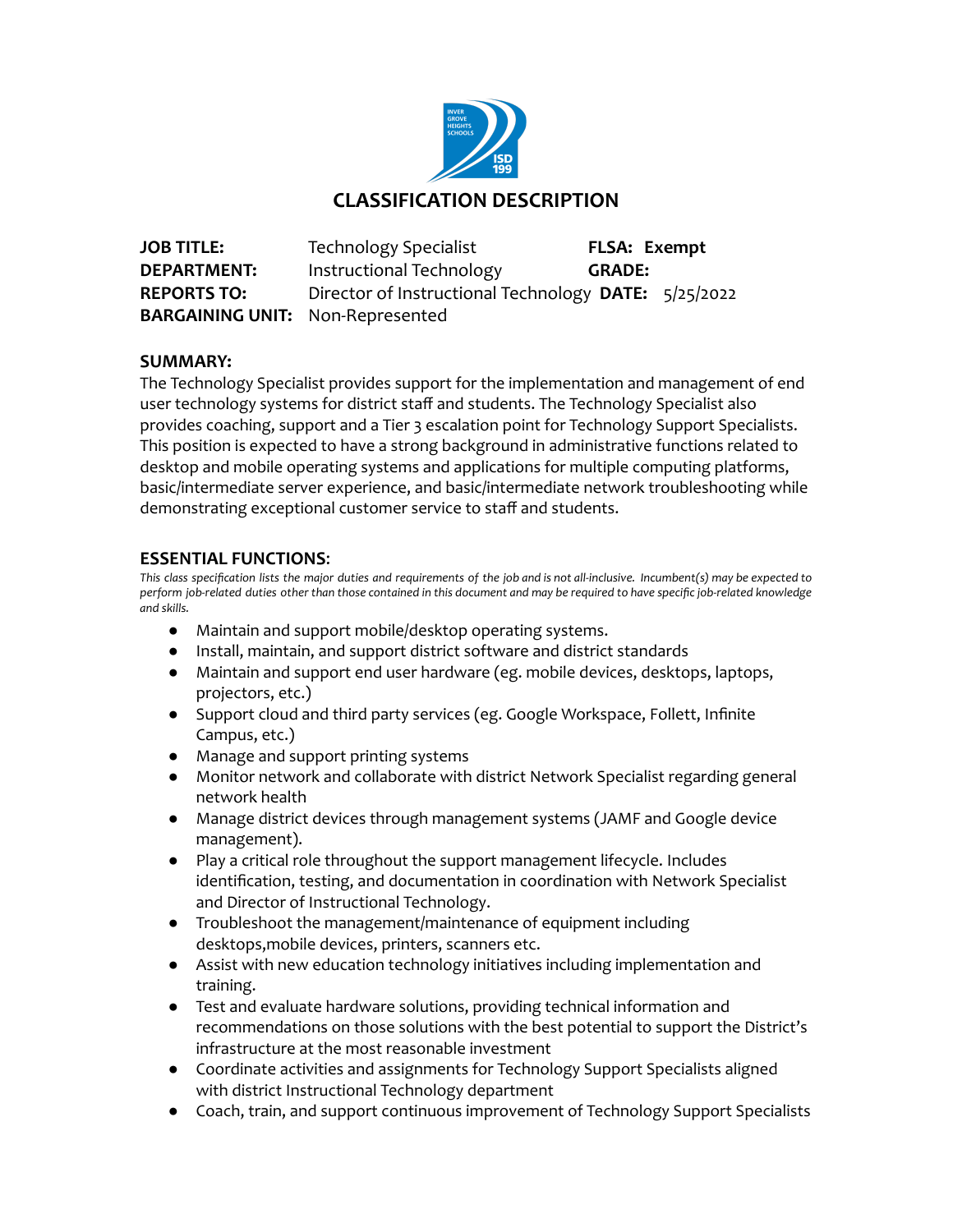- Provide work direction to Technology Support Specialists and building media tech paraprofessionals
- Maintain desktop, mobile, and infrastructure inventory
- Receive and record all district technology purchases
- Manage inventory databases for all district software applications
- Perform all other duties as assigned by the Director of Instructional Technology.
- Collaborate with the Instructional Technology team on district technology planning.
- Attend district technology meetings.
- Provide level 3 help desk support as needed.

#### **QUALIFICATIONS:**

To perform this job successfully, an individual must be able to perform each essential duty satisfactorily. The *requirements listed below are representative of the knowledge, skill, and/or ability required.*

#### **Education and Experience:**

- Minimum Associate's degree or a two-year college or technical school certification or degree in a relevant subject area.
- Minimum of 1-2 years previous experience in a work setting comparable to a school district's technology infrastructure.
- Experience in the use and support of multiple technologies in an educational setting along with an interest and ability to learn more of the same.
- Experience with macOS, iPadOS, and ChromeOS preferred but not required

## **Required Certificates, Licenses, and Registrations:**

*Continued employment is contingent upon all required licenses and certificates being maintained in active status without suspension or revocation.*

## **Required Knowledge and Skills**

Required Knowledge:

- Knowledge of and experience in the use and support of multiple technologies in an educational setting along with an interest and ability to learn more of the same.
- Knowledge and understanding of information technology industry best practices.
- Knowledge of security best practices when working with Enterprise technology solutions.

Required Skills:

- Ability to perform cross-platform troubleshooting and technical support.
- Understanding of scripting and automation best practices for supported operating systems.
- Ability to learn and support a wide range of computer applications.
- Ability to communicate technical items to others with varying technical abilities.
- Ability to coordinate internal and external resources to accomplish objectives
- Ability to collaborate with staff to accomplish district and department goals and objectives.
- Ability to communicate effectively in written and oral forms.
- Ability to provide network support within the building.
- Knowledge of centralized computer servers